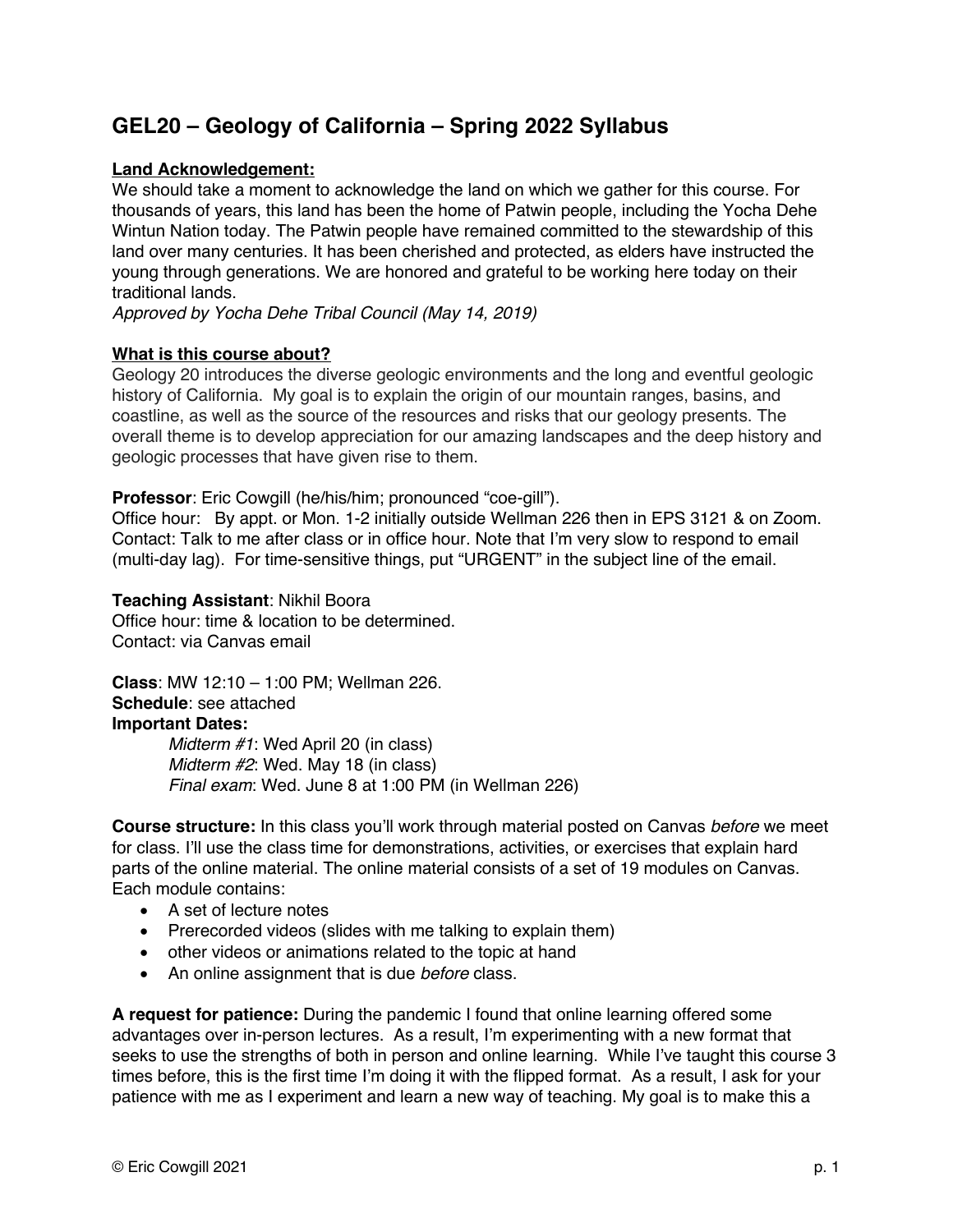more interesting and rewarding experience for you by having the class be more engaging and by breaking up long lectures and giving you control over the speed at which they play.

**Workload expectations:** This course follows the UC Davis standard of expecting 2-3 hours of work outside of class for every 1 hour of time in class. We meet for 2 hrs. per week, so that's 4- 6 hours of additional work out of class. The modules total to 21.7 hours, which I've distributed evenly through the quarter (i.e.,  $\sim$  2.2 hrs./week). The remaining time is for reading the lecture notes, reviewing material, and prepping for the exams.

**Textbook (optional)**: *California Geology* (2004, 2nd ed.) by Deborah Harden. *The book is not required but it is useful.* Selective reading will clarify your understanding of topics we cover in class and will almost certainly improve your final grade. The book is well written, contains very useful figures, and serves as an important supplement to the lectures. A copy of the book is on reserve in Shields Library.

**Grades**: See detailed descriptions of each category below.

- 30% Exams (2 total, lowest 1 will be dropped)
- 20% Pre-class assignments (15 total, lowest 5 will be dropped)
- 20% In class assignments (15 total, lowest 5 will be dropped)
- 30% Final exam

**Grading Scale**: 100-90% = A; 89.99-80.0% = B; 79.99-70.0% = C; 69.99-60.0% = D; 59.99-0%  $=$  F, with  $+$  and  $-$  at the top and bottom 3.33% of each grade. Scores on the cusp of a letter grade boundary will be bumped up.

**Exams (60%)** will be closed book/note/web and taken in person during class time and the regularly scheduled final. Exams are multiple choice. Bring a Scantron 2000 for each exam. There are 2 exams during the quarter, and I will drop the lowest of the 2 scores.

**Pre-class assignments (20%)** are intended to give me feedback so that I know what to cover during class and top help you stay on top of the course. These are to be submitted on Canvas and will be *due before the class* in which the module is covered. These will include things like:

- Quiz questions that are drawn from past exams, so you can see what they look like
- Submit a question you had on the module material.
- Describe the murkiest part of the prior module.

**In-class assignments (20%)** are intended to give me feedback and help motivate your engagement in the class. These are to be submitted on paper to me or the TA *in class* and are *due at the end of the class period*. They will include things like:

- A completed handout or worksheet
- Submitting a question or feedback.
- An illustration or diagram that synthesizes information covered in class

Late policy: I've built flexibility into the course by dropping low scores (see above). For this reason, deadlines are firm and there are *no makeup/replacement midterm exams or assignments.* Makeup final only for university-excused situations.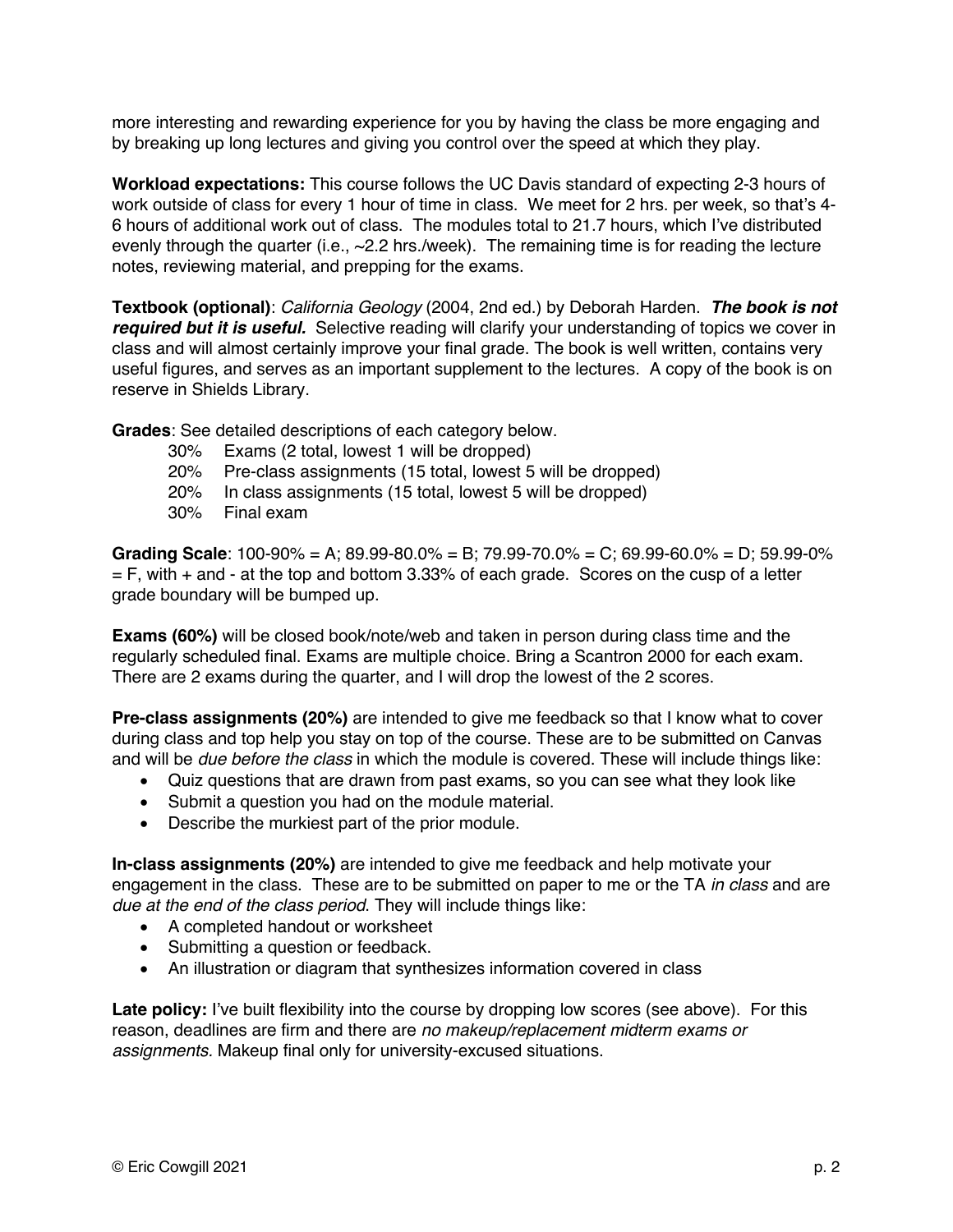**How to do this course:** The most important thing is to stay on top of the schedule by doing the modules *before* the class in which they are due. Here's the approach I recommend:

- 1. Start by reading the notes and flagging things that are unclear
- 2. Watch the videos.
- *3. Complete the pre-class activity on Canvas*
- 4. Reread the notes and make sure the things you flagged have been cleared up. If not, *bring those questions to class*
- 5. Come to class, participate, ask questions, *make sure to submit things due during class.*
- 6. If you miss a module deadline, be make sure to still complete that because the information will be covered on the exams.
- 7. Study for the exams.

#### **Health and safety:**

- Monitor your symptoms and stay home if you are feeling sick.
- Take the **Daily Symptom Survey** to access campus facilities.
- Be fully vaccinated or hold an approved exception for religious or medical reasons.
- Wear face coverings inside & on mass transit (+outside & in crowds if unvaccinated).
- Test every 2 weeks (or less) if vaccinated.
- Eat only in designated areas.
- If I can't attend lecture due to Covid, then either one of my colleagues will present the lecture for me, or I will deliver it remotely.

**Code of Conduct:** I expect each of us to treat people the way they want to be treated and to contribute to building a supportive and collaborative environment where everyone feels safe. Any type of harassment or discrimination by, or of, any member of the course community will not be tolerated. Expected behavior includes (but is not limited to):

- Treating all participants with respect and consideration
- Communicating openly with respect for others
- Critiquing ideas rather than individuals
- Avoiding personal attacks directed toward others
- Complying with UC Davis' Principles of Community
- Abiding by principles of academic integrity and ethical professional conduct.

I expect that no one will discriminate on the basis of race, color, national origin, religion, sex, gender identity, pregnancy, physical or mental disability, age, medical condition, ancestry, marital status, citizenship, sexual orientation, service in the uniformed services, or status as a Vietnam-era veteran or disabled veteran.

Responsibilities for the students, instructors, and all members of the community are:

| <b>Students:</b>          | Instructors:              | <b>Community:</b>          |
|---------------------------|---------------------------|----------------------------|
| - Attend course sessions. | - Attend course sessions. | - Be respectful of         |
| - Come to class prepared. | - Generate prompt and     | everyone in the course.    |
| - Submit complete work    | constructive feedback.    | - Be willing to work with, |
| on time.                  | - Foster an environment   | and learn from, everyone   |
| - Participate in course   | where students feel safe  | in the course.             |
| discussions.              | asking questions, and for | - Listen                   |
| - Ask questions           | help.                     | - Show patience and        |
| - Ask for help            |                           | compassion                 |
|                           |                           |                            |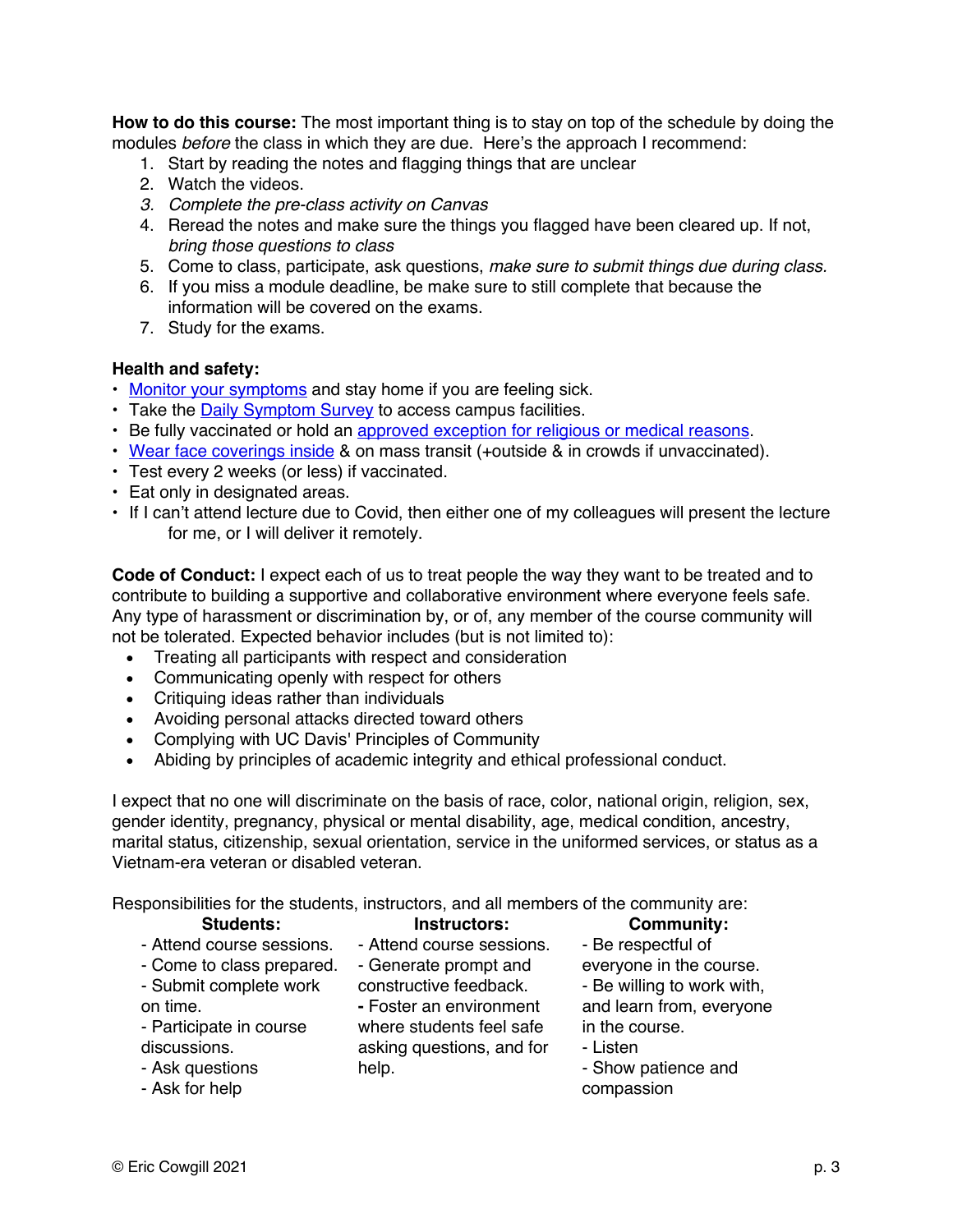This Code of Conduct applies to all activities related to the class (in-person / virtual).

**Plagiarism** is a violation of the UCD student responsibilities and conduct standards, as well as the UC Davis Code of Academic Conduct. Plagiarism consists of presenting as your own work (ideas, writing, illustrations, etc.) created by another. You are committing plagiarism if you copy the work of another person and turn it in as your own, *even if you have the permission of that person*.

**The UC Davis Code of Academic Conduct** exists to support high standards of behavior and to ensure fair evaluation of student learning. The code is available at: https://supportjudicialaffairs.sf.ucdavis.edu/code-academic-conduct. Students who violate the Code of Academic Conduct are subject to disciplinary sanctions that include Censure, Probation, Suspension, or Dismissal from the University of California. See the UC Davis Policy on Student Conduct and Discipline section 102.01.1for details.

**The Americans with Disabilities Act (ADA)** is a federal anti-discrimination statute that provides comprehensive civil rights protection for persons with disabilities. Among other things, this legislation requires that all students with disabilities be guaranteed a learning environment that provides for reasonable accommodation of their disabilities. I am committed to educational equity in the academic setting, and in serving a diverse student body. I encourage all students who are interested in learning more about the Student Disability Center (SDC) to contact them directly at sdc.ucdavis.edu, sdc@ucdavis.edu or 530-752-3184. If you are a student who requires academic accommodations, please submit your SDC Letter of Accommodation to me as soon as possible, ideally within the first two weeks of this course.

#### **RESOURCES:**

**Are you new to UC Davis and need help navigating the university? Do you need help coping with the pandemic? Are you in need of food or housing? Do you need help finding academic assistance for this class or others?**

There is information about learning remotely and links to information on health & wellbeing at this *Student Resources* page [https://keepteaching.ucdavis.edu/studentresources]. ASUCD has excellent resources to address basic needs. The ASUCD Mental Health Initiative [https://www.facebook.com/UCDMentalHealth/] actively works to provide students with mental health resources.

Many students at UC Davis need food and/or housing. If you are skipping or stretching meals, concerned about spending money on food and/or having difficulties accessing food, visit the Aggie Compass Basic Needs Center [aggiecompass.ucdavis.edu] located on the first floor of the MU, next to the UC Davis Market. Aggie Compass can provide immediate food and access to additional resources. The **ASUCD Pantry** [https://thepantry.ucdavis.edu/] (located at 154 MU) provides free food for students.

You can find answers to a number of questions frequently asked by your fellow UC Davis students here: https://ebeler.faculty.ucdavis.edu/resources/faq-student-resources/

Additional information is available at: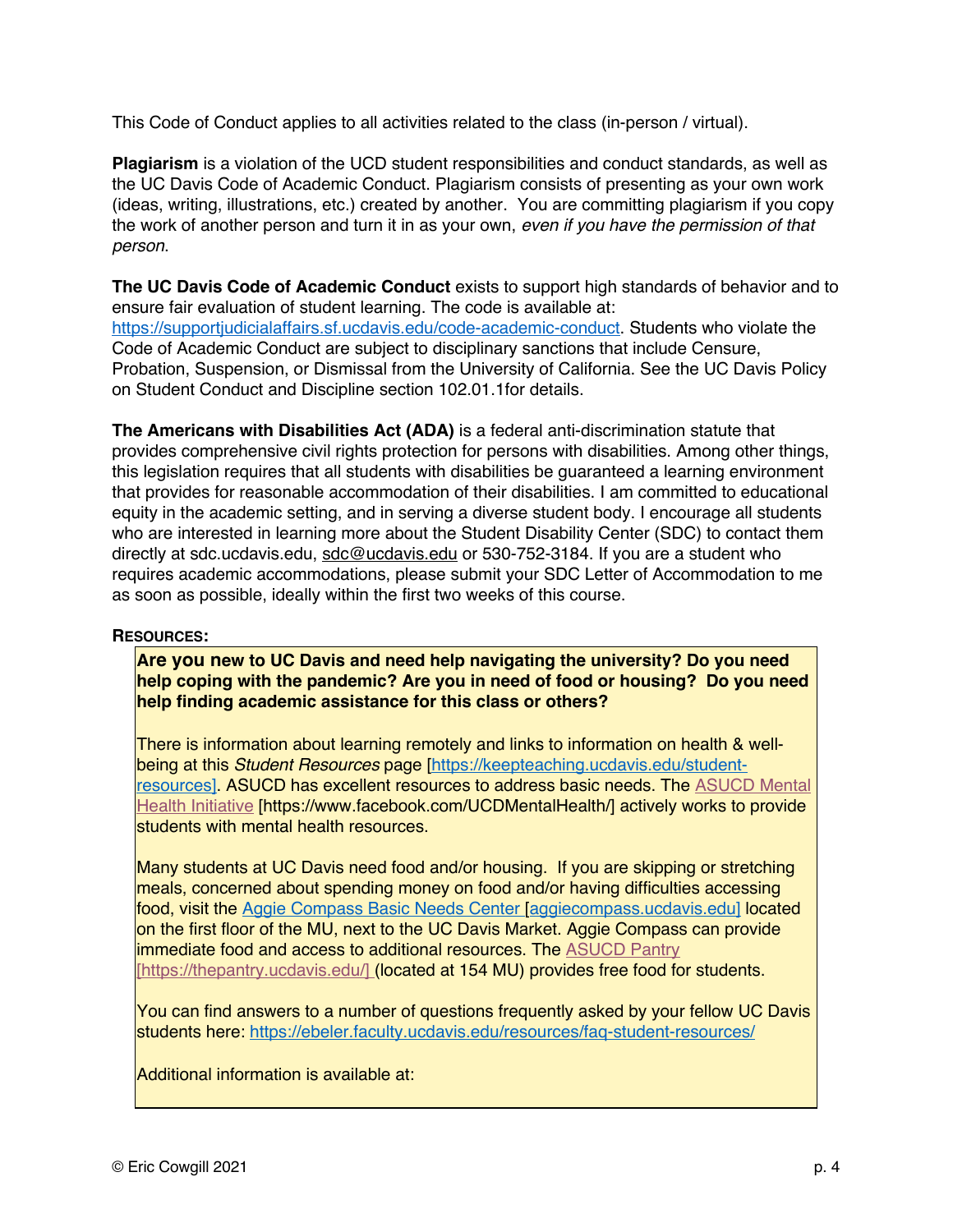UC Davis Student Academic Success Center [http://success.ucdavis.edu/]

UC Davis Student Resources [https://www.ucdavis.edu/students/resources/]

You can also contact your major department or the academic advising office in your college to get connected to a student services advisor for assistance. To get started, see the College of Letters and Science [https://lettersandscience.ucdavis.edu/advising]